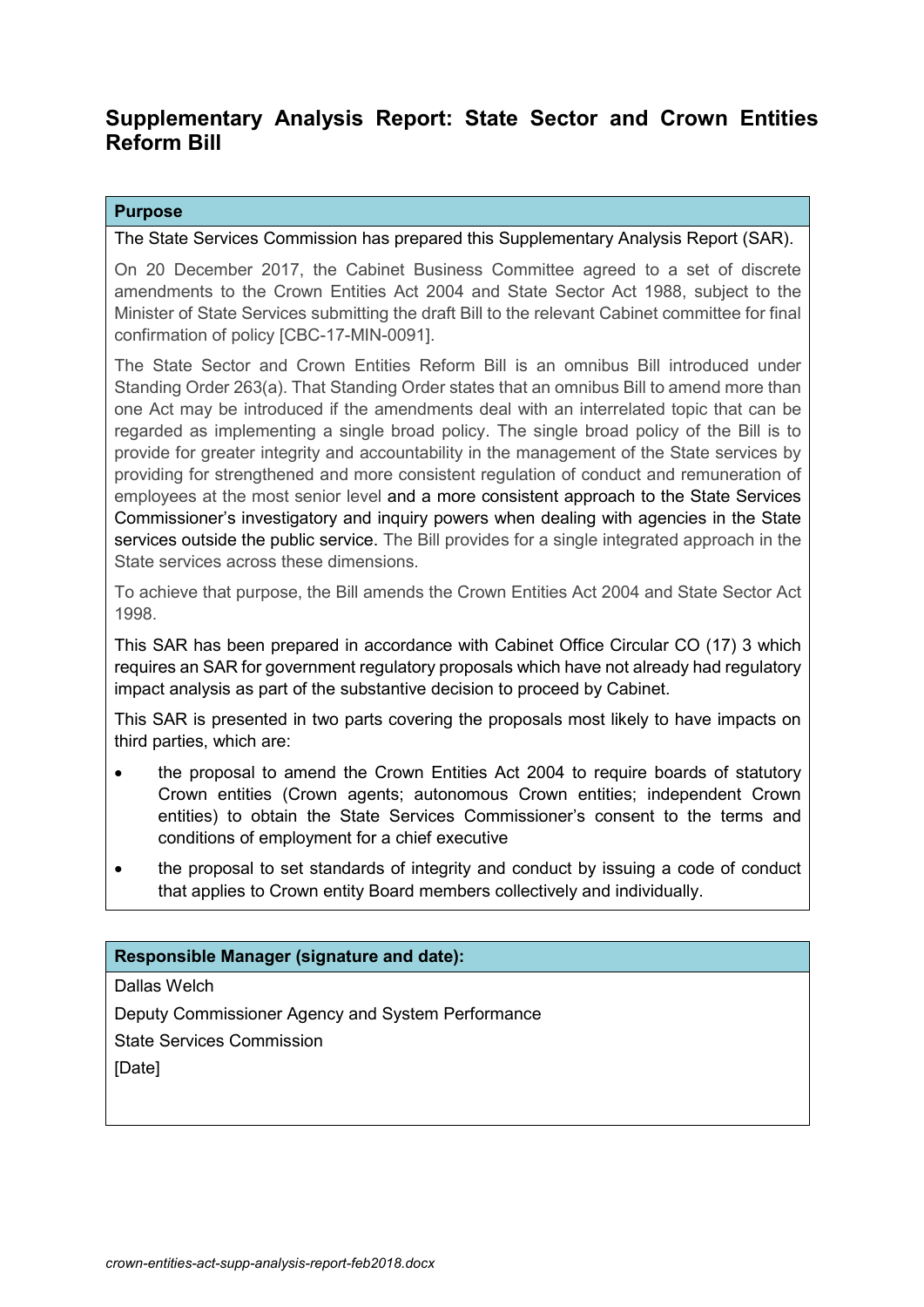# *A. Terms and conditions of employment for a chief executive*

## **What is the situation?**

Crown entities are bodies established by law in which the Government has a controlling interest but which are legally separate from the Crown. The boards/councils of Crown entities are the employers and are responsible for the employment of their chief executive, including managing, assessing, and rewarding her or his performance in the role. However in the interests of consistency and trust in government, the boards of various groupings of Crown entities are required to either consult (and have regard to the recommendations) or obtain the consent of the State Services Commissioner (the Commissioner) to the terms and conditions, including remuneration, of their chief executives.

The proposals in this SAR apply to the statutory Crown entities comprising Crown Agents, Autonomous Crown Entities (ACEs) and Independent Crown Entities (ICEs). A more prescriptive regime already applies to some Crown entities. The 20 District Health Boards (DHBs) and the other health sector Crown Agents are required by their own legislation to obtain the consent of the State Services Commissioner to the terms and conditions of employment of their chief executives. The 26 Tertiary Education Institutions (TEIs) are required to obtain the Commissioner's concurrence to the conditions of employment before finalising them with their chief executives. Thus DHBs, other health statutory Crown entities and TEIs are excluded from the proposals in this SAR. Some ACEs and ICEs (e.g. Retirement Commissioner and Independent Police Conduct Authority) do not have a chief executive so these proposals will not have practical impact for them. The subsidiaries of statutory Crown entities that have a chief executive are also required to consult the Commissioner and these proposals will apply to them. So these proposals will impact 22 Crown Agents, 14 ACEs, 10 ICEs and 4 Crown entity subsidiaries that are currently required to consult and have regard to the recommendations of the Commissioner to the terms and conditions, including remuneration, of their chief executives.

For the statutory Crown entities, the Crown Entities Act 2004 section 117 sets out:

(*1) A statutory entity must not agree to the terms and conditions of employment for a chief executive, or to an amendment of those terms and conditions, without—*

*(a) consulting the State Services Commissioner; and*

*(b) if the proposed terms and conditions or amendment do not comply with any guidance issued by the State Services Commissioner to 1 or more Crown entities, consulting the responsible Minister.*

*(2) A statutory entity must have regard to any recommendations that the Commissioner and (if applicable) the responsible Minister makes to it within a reasonable time of being consulted.*

In practice the Commissioner provides guidance to Crown entity board chairs, prior to the commencement of the chief executive appointment and once a preferred candidate has been identified by the board, and then in advance of annual performance reviews. This guidance includes:

• model employment agreements that can be used by board chairs as a starting point as they incorporate good legal practice and manage risk, and thus reduce the need for every Board to obtain individual legal advice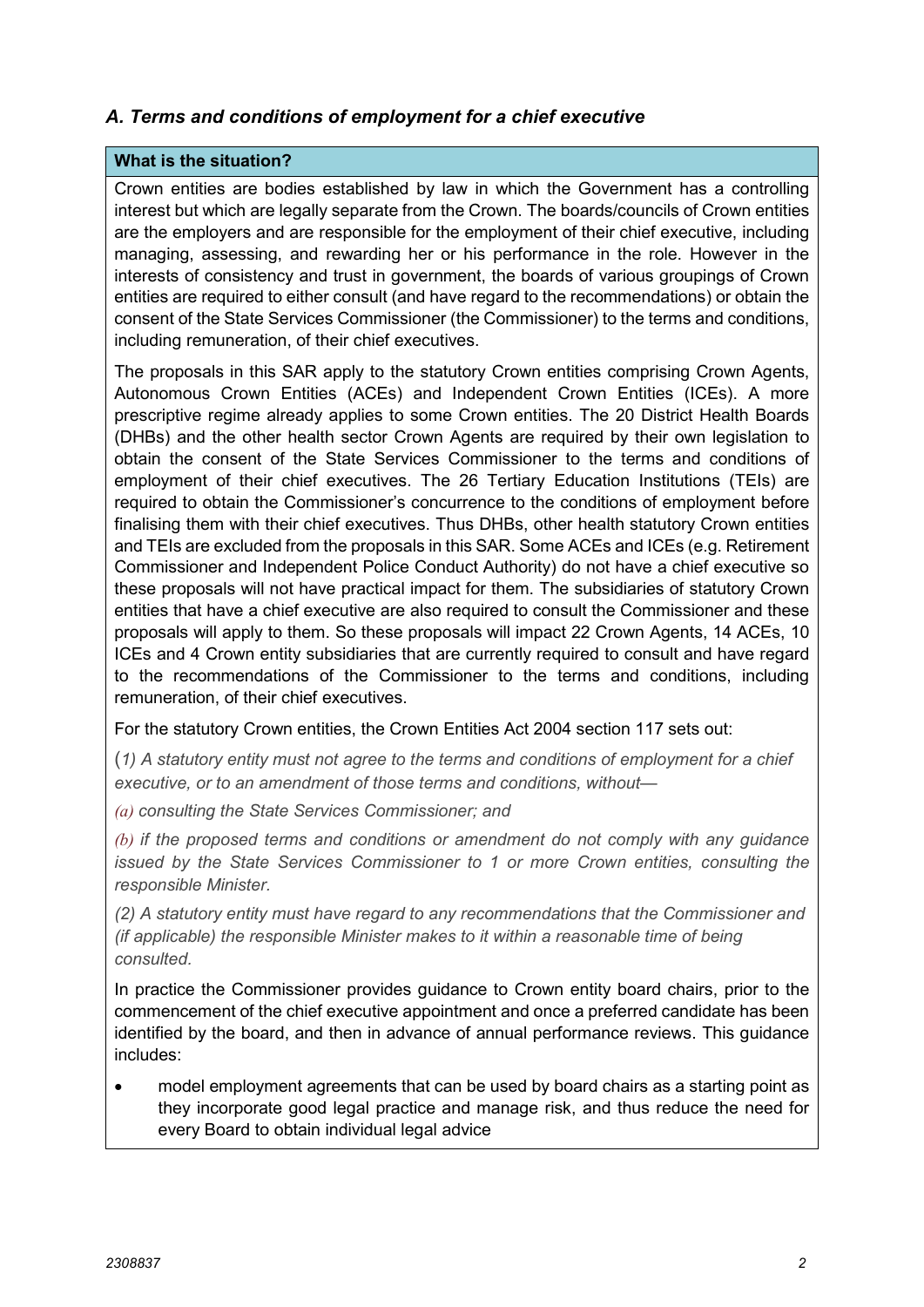- a remuneration range based on the job size provided by the board (the board is responsible for arranging for the chief executive's job to be sized by reputable independent consultants).
- guidance on the valuation of components of the chief executive's remuneration package, so that the remuneration packages can be compared in a standardised fair manner
- recommended remuneration increases based on the performance of the chief executive (the board chair is responsible for managing and assessing the chief executive's performance)

The board chair then proposes the terms and conditions including remuneration of its chief executive. If the proposal is within certain parameters, the Commissioner delegates the decision to the board chair. This occurred for 80% of proposals (both consults and consents) in the 2016/17 year. For the remaining 20% of proposals that were outside these parameters, the Commission considered the proposal individually and for 16% of cases agreed to an increase that was outside the original guidance, due to the specific rationale provided by the board chair. In the 2016/17 year there were three cases where entities did not follow the Commissioner's and Minister's recommendation, and this has been a regular pattern in recent years.

## **What is the policy problem?**

The State services exist to serve in the public interest. Boards of statutory Crown entities have collective duties (Crown Entities Act sections 49 - 52) that are owed to the Minister which include ensuring the entity performs its functions:

- Efficiently and effectively, and
- In a manner consistent with the spirit of service to the public.

The spirit of service has multiple dimensions, including:

- Acting responsibly, i.e. in the public interest: this includes being guided by concern for, and appreciation of, the public good
- Being responsive to the public and Ministers: this includes acting ethically, prudently and accountably.

State services chief executive remuneration must reflect the spirit of service and safeguard the reputation of the State services whilst also attracting and retaining the leadership talent required for effective delivery for the State. How leaders of the State sector are paid requires a careful balance of being fair to the chief executives themselves by recognising the job they do, whilst also being fair to the taxpayers and users who ultimately pay the bill. The public can and should expect Crown entities to be governed in a responsible and responsive manner that is consistent with them being a part of the State. State services chief executives deserve to be fairly paid but they are still public servants with an accountability to taxpayers and the public.

Internationally public service salaries are lower than private sector equivalents, particularly at senior executive levels. There are good reasons for this including that private sector companies work in an environment of competing for business and having a limited life if not commercially successful. A key difference is the spirit of service to the public which is a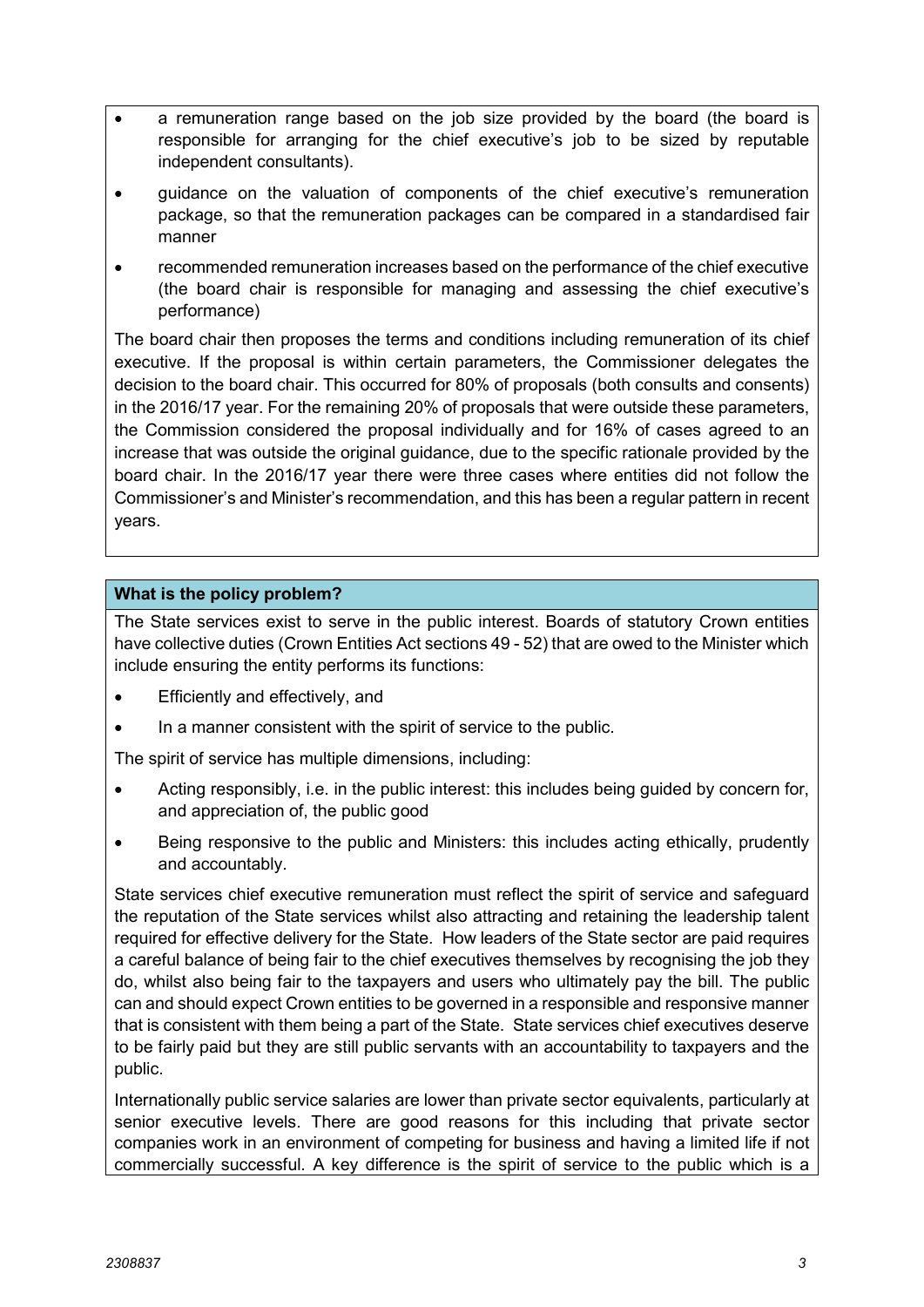foundation of public service and a vital motivation for its people. For these reasons comparisons with private sector salaries are of limited relevance for State services roles.

The Commissioner has been concerned about the trajectory of chief executive remuneration levels for some time. There is a high level of public concern and media comment about State sector chief executive remuneration. The concern is that the levels of pay for the highest paid chief executives are excessive, and that there is a growing gap between staff wages and chief executive pay. The Government and the Commissioner consider public concern regarding senior pay is starting to erode trust in the State services.

Since his appointment, the Commissioner has signalled his intention to take a conservative approach to Public Service chief executive remuneration (which he has control over) particularly at the top levels. The Commissioner has also publicly signalled his concern about remuneration for Crown entity chief executives directly to board chairs and in response to Official Information Act requests and the media.

The State Services Commissioner has varying levels of influence over the terms and conditions, which includes remuneration, of chief executives in the State sector. The Commissioner's influence affects the rate of remuneration growth and means lower levels of pay for the same size of job where his influence is greatest. The average increase in remuneration for Public Service chief executives was 2.0% for 2016/17 compared with 2.3% for DHBs, 3.0% for TEIs and 4.1% for other Crown entities.

Successive governments and Commissioners have expressed concern about the levels of remuneration paid to chief executives in some Crown entities where the Commissioner and the Minister are consulted but their agreement is not required. Boards were advised of this concern in a letter from the Commissioner in July 2017. Ministers, when consulted on proposals that do not follow SSC guidance, have advised boards not to implement the proposed increases. Ministers have over several years given explicit advice about their expectations about remuneration, but some boards have, after having regard to the advice, choose to act independently of that advice.

The Commissioner has been clarifying publicly and directly with Crown entity Board chairs that they are accountable for making the decisions about their chief executive's remuneration and therefore should be prepared to defend their decisions to the Government and the public. For the first time, the Commissioner has disclosed to the public the organisations who have chosen not to follow the advice of the Commissioner in the Senior Pay Report 2017.

Whilst most Crown entities do comply with the Commissioner's advice, a few consistently do not, and have continued to implement remuneration increases that are above the Commissioner's guidance, thus increasing the extent to which the remuneration of the chief executive is inconsistent, for the same job size, with others in the cohort.

The Boards of these agencies have not given any indication that they will not continue to implement levels of remuneration which are greater than the Commissioner or Government think are consistent with being part of the State services.

The Government's view is that articulating expectations and providing guidance about reasonable remuneration levels for these chief executives has been tried for many years and has not worked. The solution is to change the Crown Entities Act to give the Commissioner greater influence over these decisions.

Those agencies who choose not to follow the Commissioner's guidance (and also sometimes the Minister's advice) with respect to their chief executives' remuneration argue that their market is the private sector rather than the State sector. The Guardians Annual Report states: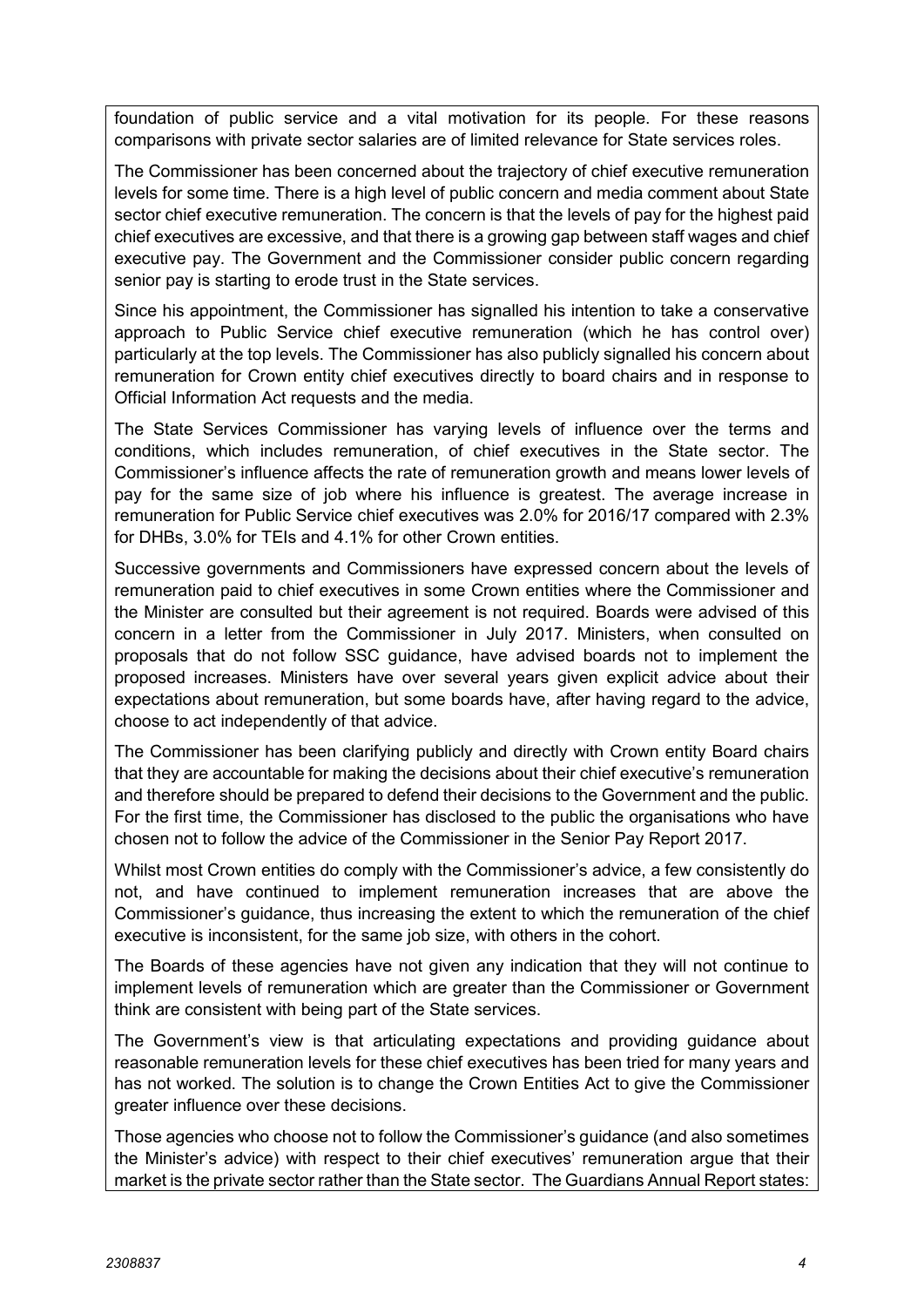"The Board's view is that the CEO's remuneration, which is benchmarked against New Zealand companies, is competitive and appropriate" (Guardians Annual Report). The Board of Telarc has said that "Telarc SAI Limited is a trading company, competing in the open market. It just so happens that our major shareholder is a Crown entity and that the Telarc is therefore a Crown entity subsidiary. However in all operational respects it is a business, operating in a competitive environment, and is required to pay its staff market rates, rather than Government entity rates" (David Bone, Chair Telarc, email to SSC dated 22 September 2016)

This fundamental disagreement about which market to benchmark chief executive remuneration to, means that it is unlikely that these agencies will ever agree voluntarily to comply with the Commissioner's guidance and government expectations. The three agencies who chose not to follow the Commissioner's advice in 2016/17 had each chosen not to follow his advice at least once before.

In summary, the Government and the Commissioner consider that public concern regarding the growth in senior pay is starting to erode trust in the State services. There are good reasons why public service salaries are lower than private sector equivalents and there should be more consistency within the State services of remuneration for similarly sized jobs and between jobs. There are strong indications a small number of agencies will continue to ignore the Commissioner's and Ministers' advice on chief executive remuneration.

## **What are the options to address the problem?**

Two options beyond the status quo have been considered to address these problems:

- 1 Setting stronger expectations (by communication to Board Chairs) and transparency of accountability (especially by naming the entities who did not follow SSC recommendations in the Senior Pay report)
- 2 Legislative change to require statutory Crown entities to obtain the Commissioner's consent to the terms and conditions of employment of their chief executives.

# **Option 1**

The Commissioner has for some time recognised the problems set out in this SAR. He wrote to the Chairs of statutory Crown entities in July 2017 indicating a stronger emphasis on expectation setting both at an overall level and in regard to guidance and recommendations made on remuneration.

The Commissioner has backed this up by indicating he will support, publicly if necessary, the entity Boards if their decisions on chief executive remuneration are in line with his advice. Transparency of accountability also now occurs through the Commissioner naming in the annual Senior Pay Report (public disclosure of State services chief executive remuneration) the entities which do not follow the Commissioner's recommendations. This public identification happened for the first time with the 2016/17 report published in December 2017 with three entities (Accident Compensation Corporation, Guardians of New Zealand Superannuation and Telarc SAI Ltd) being named as awarding remuneration packages to their chief executive which were outside the Commissioner's guidance. Previously the public did not know which entities did not follow the Commissioner's and Minister's guidance.

In this option the Minister could also choose to not reappoint a board Chair when their term expires or, in the case of chairs and board members of Crown Agent and ACEs, could remove them. However these are difficult tools to use in practice, with a chair's term possibly expiring several years later and removal a very formal process.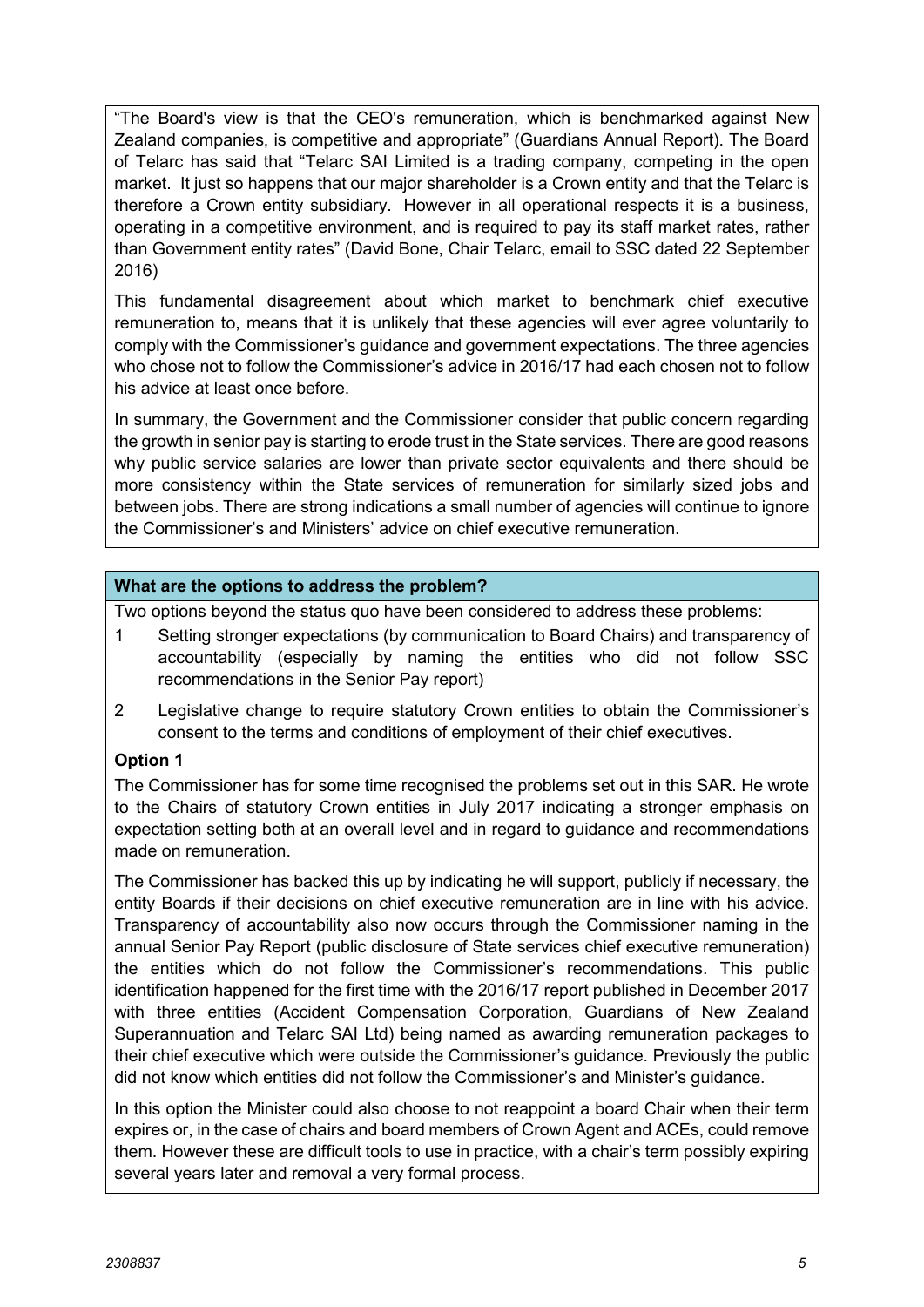This option is similar to the status quo with agencies still able to disregard the Commissioner's and Minister's guidance, but with stronger statements on expectations combined with public disclosure of the entities that do not follow the guidance.

# **Option 2**

Option 2 involves legislative change to require statutory Crown entities to obtain the Commissioner's consent to the terms and conditions of employment of their chief executives. There is a precedent for this as District Health Boards and Tertiary Education Institutions already require the consent of the Commissioner to the terms and conditions of employment including remuneration of their chief executives. The change to occur would be to the current section 117 of the Crown Entities Act.

In practice the same process from the Commissioner as the basis for consultation between the board and Commissioner would continue:

- once guidance is issued, boards would continue to make proposals based on their own judgement of the situation
- consultation between the board and Commissioner would follow
- the Commissioner may agree to terms and conditions that fully or partially meet the board's proposal
- if a proposal differs significantly from the guidance, the Commissioner may decide to not give consent (expected to be rare).

These provisions will not be used to reduce the remuneration of any existing chief executive. It will apply to chief executives appointed after the provision comes into effect and for any changes to current chief executives' terms and conditions, where these changes are intended to be offered after the legislative provision comes into effect. The driver for this proposal is to reduce the level of increase of chief executive remuneration, particularly by some entities, which is considered unsustainable and threatening trust in government.

# **Other possible solutions**

Two other possible solutions were rejected at an early stage as not meeting the policy objective. They were:

- The Government's Expectations for Pay and Employment Conditions in the State sector are being reviewed currently. These expectations are in relation to the negotiation or collective and individual employment agreements and any agency policies on pay and conditions in the State sector. They cannot be made to cover chief executives specifically. They do not override the legislation, so that Crown entities would still retain decision-making rights about their chief executives.
- A Government Workforce Policy Statement (GWPS) is a statement of workforce policy drafted by the Commissioner and approved by the Minister, after consultation with affected parties. It is possible that the GWPS could have specifically covered terms and conditions of chief executives of Crown agents and ACEs. These expectations cannot determine pay or conditions but would have provided a public (the GWPS is published on the SSC website) and possibly more specific set of expectations about remuneration levels. There has not been a previous GWPS and so there was uncertainty about how specific it could be, especially as it could not determine pay and conditions. In addition, it would not have been able to override the legislation.

# **Proposed approach**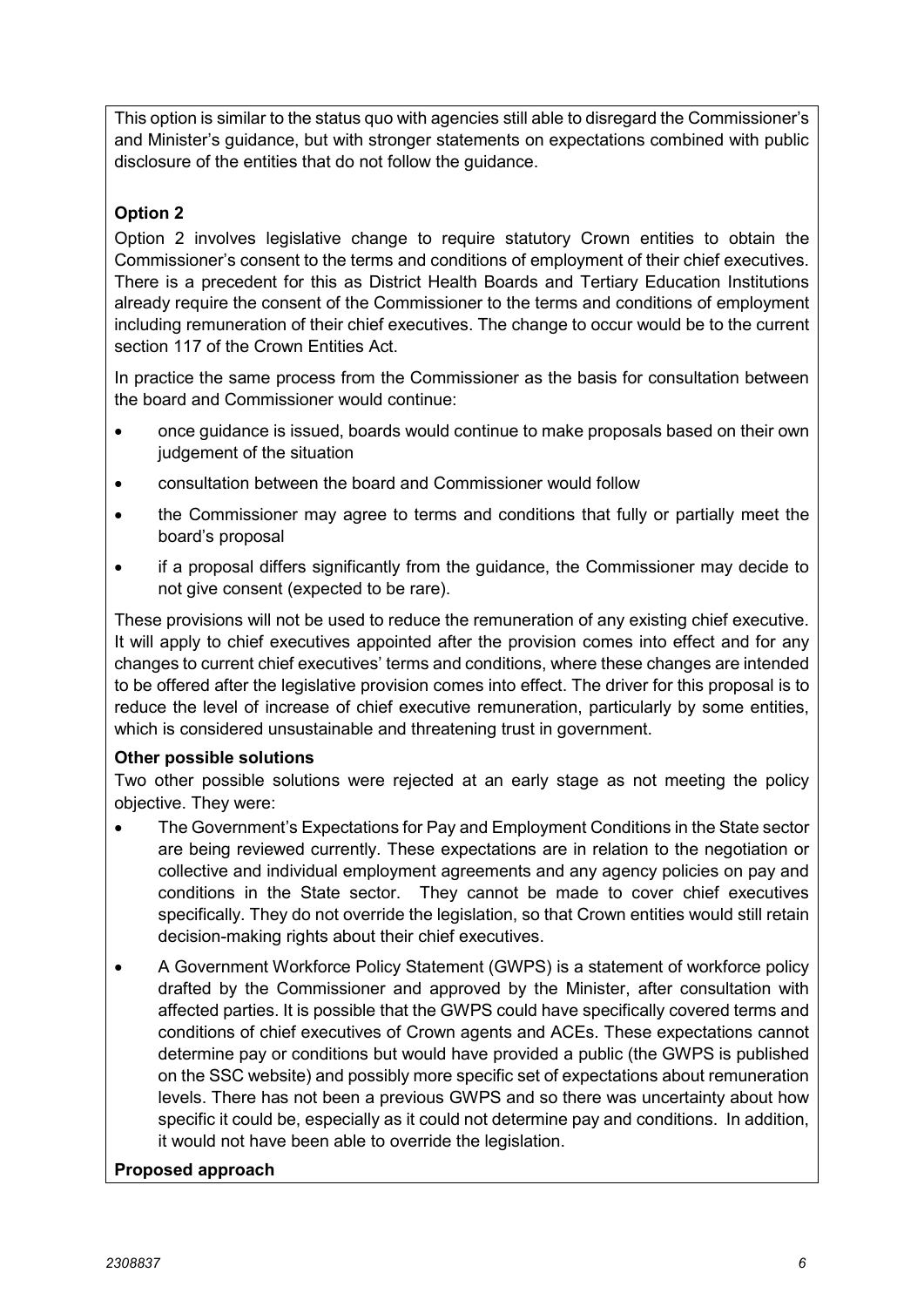The proposed approach is Option 2 - Legislative change to require statutory Crown entities to obtain the Commissioner's consent to the terms and conditions of employment of their chief executives. The main reason for choosing Option 2 is that the agencies which have disregarded the Commissioner's guidance in recent years have a fundamental disagreement with the Commissioner and Ministers as to which market to benchmark chief executive remuneration to, with the agencies believing private sector benchmarks are appropriate. This means that it is unlikely that these agencies will ever agree voluntarily to comply with the Commissioner's guidance and government expectations. The three agencies who chose not to follow the Commissioner's advice in 2016/17 had each chosen not to follow his advice at least once before. Thus Option 1 is unlikely to achieve the policy objective of maintaining trust in government.

## **What are the risks or potential unintended consequences of the proposal?**

There are three main risks or potential unintended consequences of implementing Option 2. These risks could possibly result in reduced Crown entity performance over time. These risks are that the proposals could:

- Reduce the ability of Crown entity boards to attract and retain the best chief executives for the role
- Affect the felt responsibility of Crown entity board members for oversight of the recruitment and performance of chief executives
- Mean that some high calibre potential board members are not prepared to serve on Crown entity boards.

A key risk is that boards will find it harder to recruit the best candidate for chief executive if they are unable to pay sufficient remuneration. However the Commissioner already shows considerable flexibility in considering proposals that are outside the standard guidance. The Commissioner engages with the board chair on these and takes recruitment and retention difficulties into account in agreeing to proposals that are outside guidance. The Commissioner recognises and makes allowance that these issues particularly may affect statutory Crown entities with quasi-commercial functions where there is competition with the private sector for talent and Crown entities requiring chief executives with particular industry skills.

In practice 28% of applicable statutory Crown entity chief executives are currently paid above 110% of the remuneration range midpoint, with some well above this figure. The entities that implement remuneration that is beyond what the Commissioner considers reasonable usually have chief executives on remuneration packages already well above the standard range but they are proposing substantial increases as a result of annual performance reviews. In these cases it is often not clear that there is a retention issue for the chief executive. The Commissioner is already required to give consent to the remuneration of TEI and DHB chief executives and there is little indication that this hinders the appointment of suitable candidates.

We do not believe these changes will affect the 'ownership' of Crown entity boards for the performance of the chief executive and the entity and the willingness of good candidates to put themselves forward as board members. We are aware that many Crown entity board members serve in the public interest and are likely to be supportive of a system which addresses public concern about the growth in senior pay. As noted, the 'consent' regime has applied to TEIs and DHBs for a considerable time and there has been no indication it is hindering good candidates to serve on these boards.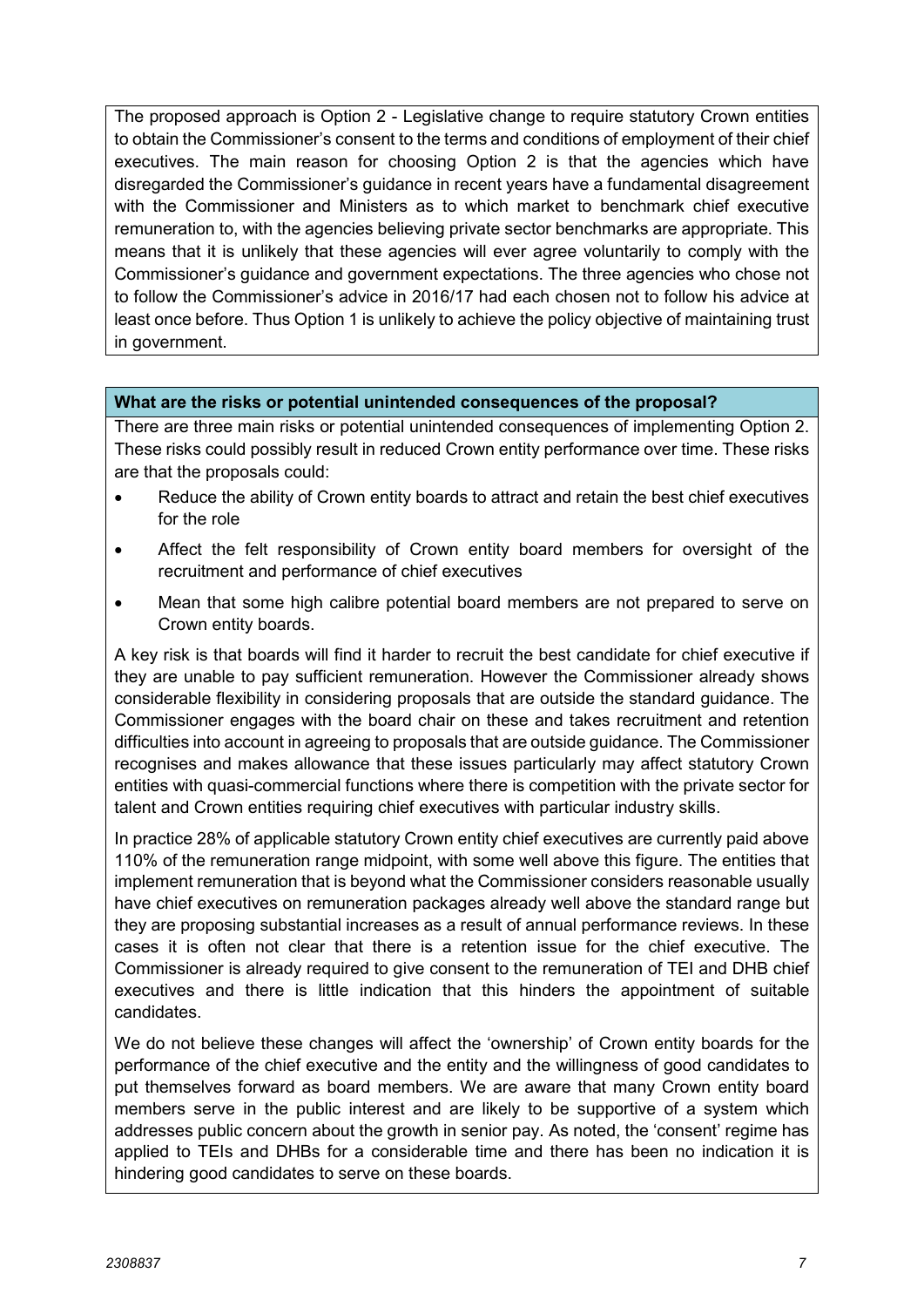There are very limited likely cost impacts for the Commissioner and Crown entities in the proposed changes. The same process as is currently in place for consultation between the board and the Commissioner will continue with the only change being that the Commissioner's final decision on the board's proposal will now be binding rather than optional.

#### **What do stakeholders think?**

There are two main groups of stakeholders interested in this proposed change:

- Departments that support the Minister in appointing Crown entity board members and monitoring the performance of Crown entities.
- Crown entity boards that appoint the chief executive of the entity and are interested in attracting and retaining high quality candidates in order to support the performance of the entity.

Monitoring departments have been consulted and are generally supportive of the proposed changes. One department raised a transitional issue which the State Services Commission is clarifying with the department. Another department indicated that care will be required that these changes do not impact the statutory independence of ICEs and the State Services Commission agrees.

The Treasury, which monitors the semi-commercial entities, and one other department indicated that the Commissioner approving remuneration of chief executives could potentially impede the ability of boards to recruit the best possible candidate and manage the ongoing relationship with the chief executive. The issues raised are covered in the section above on risks and unintended consequences.

Crown entity board chairs will be informed of these proposals when the draft Bill is introduced into Parliament and will have the opportunity to input during the Parliamentary process. Several departments indicated they consider earlier consultation with boards would be useful but this has not been possible in the time available.

## **What is the overall conclusion about the merit of the proposal?**

The State Services Commission considers that there is a good case for legislative change to require statutory Crown entities to obtain the Commissioner's consent to the terms and conditions of employment of their chief executives. The Government and the Commissioner consider that public concern regarding the growth in senior pay is starting to erode trust in the State services. There are good reasons why public service salaries are lower than private sector equivalents and there should be more consistency within the State services of remuneration for similarly sized jobs and between jobs. The Commissioner already takes recruitment and retention difficulties into account in considering proposals and shows considerable flexibility in recommending remuneration, especially where there is completion with the private sector for talent and where particular industry skills are required. Without legislative change there are strong indications a small number of agencies will continue to ignore the Commissioner's and Ministers' advice on chief executive remuneration.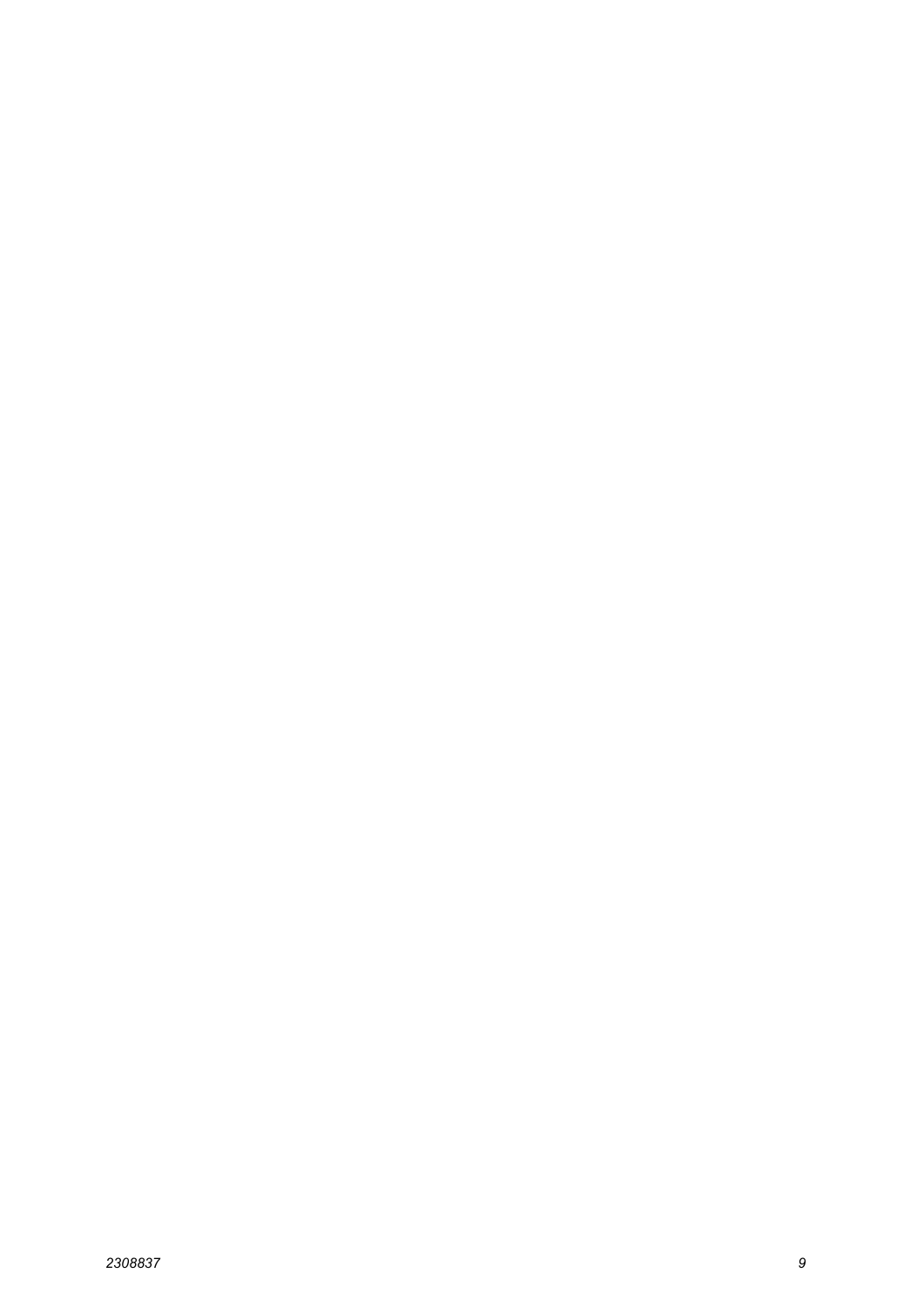# *B. Code of conduct for Crown entity board members*

## **What is the situation?**

Crown entities are bodies established by law in which the Government has a controlling interest but which are legally separate from the Crown. Prior to 2005 the State Services Commissioner's mandate to set standards of integrity through a code of conduct was limited to Public Service departments. The Commissioner's mandate was extended by amendments to the State Sector Act in 2005 to apply to all Crown entities and their subsidiaries, except Tertiary Education Institutions and Crown Research Institutes and their subsidiaries.

Section 15 of the Crown Entities Act 2004 clarifies that a statutory Crown entity is a body corporate and is accordingly legally separate from its members, office holders, employees, and the Crown. Section 57(2) of the State Sector Act 1988 enables the State Services Commissioner to apply a code of conduct to an agency. Section 57A(1) then requires the agency "including its employees and individuals working as contractors or secondees" to comply with any standards that apply to the agency. Section 57A(1) omits to include the board members of an entity within the scope of those required to comply.

When the code of conduct for the State services (Standards of Integrity and Conduct) was issued in 2007 the then Commissioner made it clear that it applies to employees (those working in a department or Crown entity) and the agency (its policies and procedures), but not to the boards of Crown entities.

The collective and individual duties of Crown entity board members are set out in sections 49 – 57 of the Crown Entities Act. Briefly the collective duties of the board are to ensure that: the entity acts in a manner consistent with its objectives, functions, current statement of intent, and current statement of performance expectations; the statutory entity performs its functions efficiently and effectively, in a manner consistent with the spirit of service to the public, and in collaboration with other public entities; and the entity operates in a financially responsible manner.

Briefly the individual duties of members include to: act with honesty and integrity; act in good faith and not at the expense of the entity's interests; act with reasonable care, diligence and skill; and not disclose information apart from in the performance of the entity's functions.

At the moment there are a variety of integrity and conduct provisions at board level to give practical effect to the statutory duties. Recognising the gap that exists and after approaches from entities, in 2009 the State Services Commission issued 'Resource for Preparation of Governance Manuals – Guidance for Statutory Crown Entities'. This was not intended to be prescriptive given the different activities and legal circumstance across these entities. It has been a resource some Crown entity boards have used to create their Board Governance Manual, although there is no full record of who has used it and how it has been adapted. Among other topics, it covers the general responsibilities of members, members interests and conflicts, disclosure of information and gifts and hospitality.

## **What is the policy problem?**

By definition, Crown entities are instruments of the Crown in respect of the government of New Zealand. Crown entity board members, as governors and leaders of their entities, should demonstrate and be held accountable for high standards of integrity and conduct.

Since the Crown Entities Act came into force in in 2005 there have been various breaches by Crown Entities board members of the standards of behaviour that Ministers and the public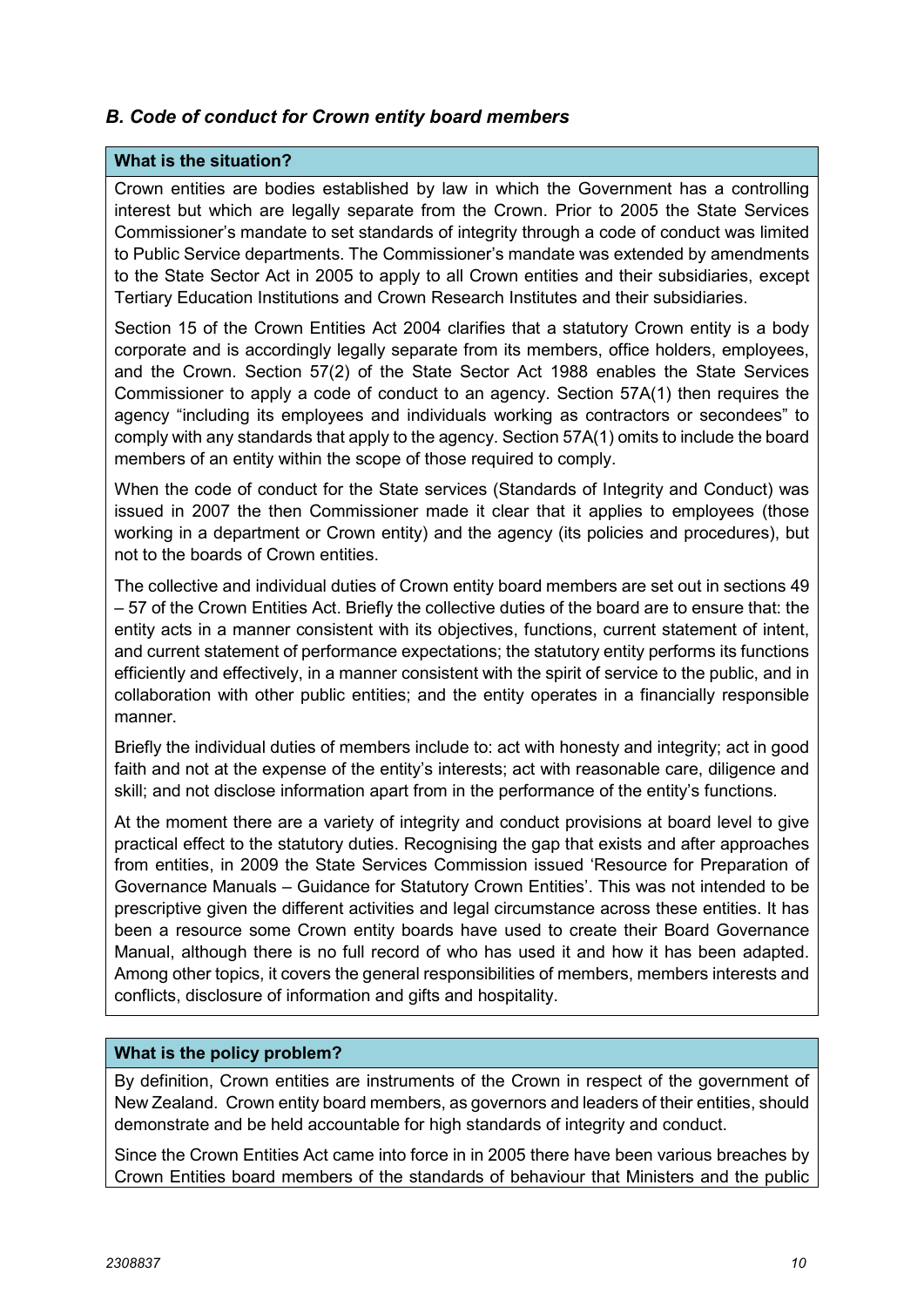expect. Board members are subject to the collective and individual board members' duties set out in the Crown Entities Act but these are not pitched at a level that always gives clarity of this expected behaviour. While the number of such breaches is relatively small, the senior nature of board members' roles mean these incidents have considerable influence on New Zealanders confidence in government.

At the moment it is not clear whether the Commissioner may set standards of integrity and conduct by issuing a code of conduct that applies to Crown entity board members collectively and individually. It is highly desirable, at least for the avoidance of doubt and to remove any ambiguity, to clarify explicitly that the Commissioner may issue a code of conduct that applies to Crown entity board members collectively and individually.

## **What are the options to address the problem?**

The only option that will address these issues is to amend to the State Sector Act to make it explicit that the Commissioner may set standards of integrity and conduct by issuing a code of conduct that applies to Crown entity board members collectively and individually. This will clarify a current uncertain legislative situation.

Applying a code of conduct to board members:

- is inherently the right thing to do. There is no reason from a public transparency and accountibility perspective to treat board members differently to staff or contractors. If anything, public expectations are higher in terms of the behaviourial standards by governors of these entities, given their senior positions and the impact of breaches on the reputation of both the entity and the broader State services
- would support the legislative expression of members collective and individual duties and guide them on how to give effect to these duties. A code would not conflict with the duties but would flesh them out and provide much greater clarity for members.
- would catch up with international practice, such as the *Code of Conduct for Board Members of Public Bodies,* issued by the UK Cabinet Office
- is necessary for reconnecting the system around a unifying ethos of a spirit of service to the community.

Any process to apply a code of conduct for Crown entity board members will involve full consultation with boards, as occurred in 2006/7 when a code was applied to Crown entity employees. There is considerable flexibility for the Commissioner in deciding how best to exercise this mandate. Section 57(3) provides broad discretion to vary the standards in a code for different agencies and for different persons or groups of persons. It would be entirely possible, for example, to:

- apply a code to board members that differs from the code applying to employees
- apply a code to elected board members that differs from the code applying to appointed members
- apply a code to the members of one type of entity (e.g. Independent Crown entities or partly owned Crown entity subsidiaries) that differs from the code applying to members of a different type of entity.

The standards applied to board members must not conflict with their duties set out in the Crown Entities Act or imply a lesser standard, and these will be key considerations in any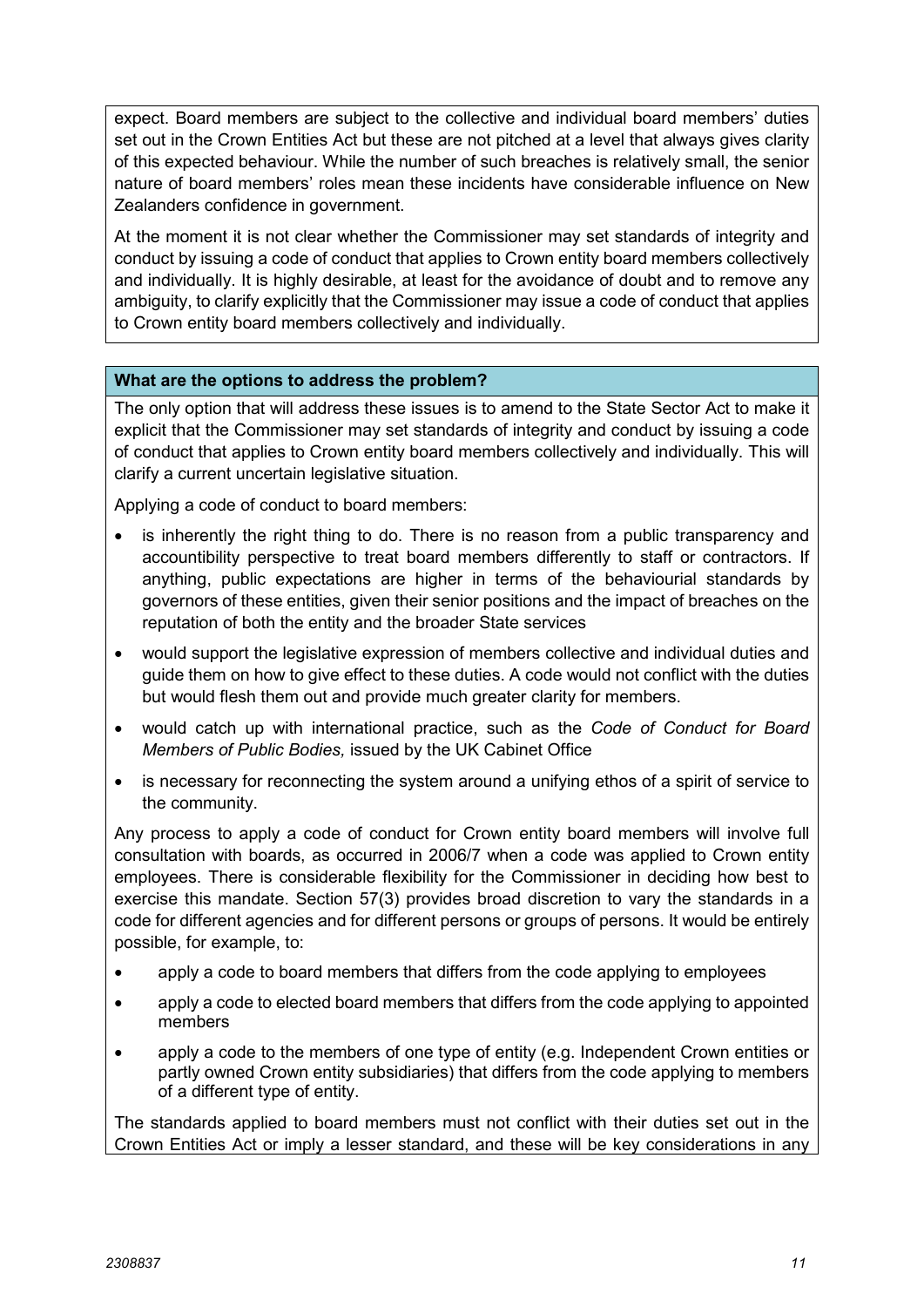decision to apply a code. The duties set out in the Crown Entities Act take precedence but as noted they are pitched at a level which does not always provide clarity.

The Commissioner currently has powers under the State Sector Act section 57C to use his investigatory powers in relation to any code of conduct matter. Clarifying that the Commissioner can issue a code of conduct to apply to Crown entity board members will mean the Commissioner can use his investigatory powers in support of such a code when required, as he can already for employees.

This proposal is not intended to broaden the range of agencies that are subject to the Commissioner's mandate to apply a code of conduct. The proposal is intended to apply to board members of the entities that are currently within scope of the Commissioner's mandate. These are the statutory Crown entities (Crown agents, Autonomous Crown entities and Independent Crown entities), Crown entity subsidiaries and Crown entity companies excluding Crown Research Institutes. The Commissioner's current mandate to apply a code of conduct to agencies and their employees does not cover Tertiary Education Institutions and Crown Research Institutes and their subsidiaries, and they are excluded from this proposal.

## **What are the risks or potential unintended consequences of the proposal?**

As noted above there will need to be careful consideration in any decision to apply a code of the potential interaction between the code and the board members' individual or collective statutory duties. There may also need to be some adaption of standards to different types of entities or members (e.g. elected board members). A lack of attention to these matters in the development of a code could impact on its effectiveness.

There is a risk the proposals could mean that some high calibre potential board members are not prepared to serve on Crown entity boards and this could possibly result in reduced Crown entity performance over time. This is not regarded as a major risk as Crown entity board members are already subject to the collective and individual duties set out in the Crown Entities Act and boards generally already have governance manuals which include some integrity and conduct provisions. A code issued by the Commissioner for Crown entity board members will clarify members' responsibilities, create much more consistency of practice and will promote a unifying ethos across the State services.

There are also precedents from overseas with the United Kingdom introducing a comprehensive code for the board members of public bodies, including corporations, in 2011.

Compliance costs for boards are expected to be very limited if a code of conduct for board members is introduced. The State Services Commission will use its experience in consulting on, developing and implementing the State services code for employees (Standards of Integrity and Conduct) and the recent Code of Conduct for Ministerial Staff to work with entities, including providing supporting resources and training material to entities if a code is introduced.

## **What do stakeholders think?**

There are two main groups of stakeholders interested in this proposed change:

• Departments that support the Minister in appointing Crown entity Board members and monitoring the performance of Crown entities